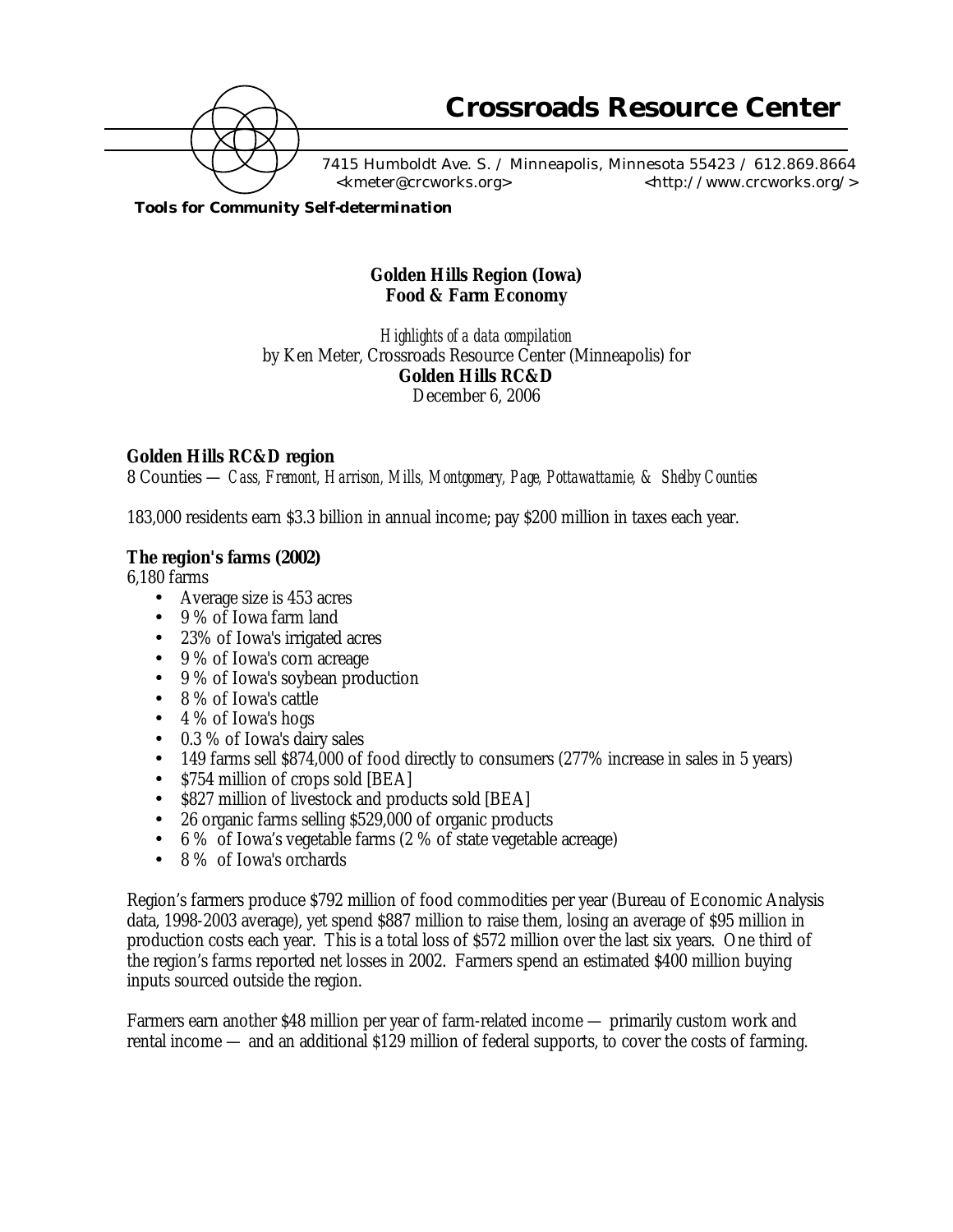# **The region's consumers:**

The region's consumers spend \$370 million buying food each year (Bureau of Labor Statistics and Federal Census), primarily from outside the region. At least \$300 million of this food, and likely far more, is sourced outside Golden Hills region.

Only \$874,000 of food products (0.1%) are sold by farmers directly to consumers (U.S. Agriculture Census, 2002).

# **Farm and food economy summary:**

Farmers lose \$95 million each year producing food commodities, and also spend \$400 million buying outside inputs, while consumers spend \$300 million buying food from outside. This is a total loss to the region of \$800 million of potential wealth *each year*. This loss amounts to the entire value of all food commodities raised in the region.

# **Golden Hills region markets for food eaten at home (BLS)** (\$210 million of \$370 million total)**:**

|                                     | millions |
|-------------------------------------|----------|
| Meats, poultry, fish, and eggs      | \$50.5   |
| Fruits & vegetables                 | 35.0     |
| Cereals and bakery products         | 30.1     |
| Dairy products                      | 22.9     |
| "Other," incl. sweets, fats, & oils | 70.0     |

# **Golden Hills region markets for household energy use (BLS):**

|                              | millions |
|------------------------------|----------|
| <b>Household Electricity</b> | \$64.7   |
| Household Natural Gas        | 32.7     |
| Household Fuel Oil           | 5.5      |
| Gasoline for vehicles        | 90.7     |

# **Golden Hills region transportation costs (BLS):**

| . .<br>All transportation costs |  | 288.3 |
|---------------------------------|--|-------|
| Motor vehicles                  |  | 581.3 |

# **Iowa recreation markets:**

- Iowa travelers spend \$4.6 billion each year (2004 Prouty, Vilsack)
- \$1.8 billion of this is spent in rural areas (Prouty)
- \$1.4 billion per year is spent by Iowa travelers to buy food (IDED, 2005a)
- Tourism generated \$273.4 million of tax receipts in 2004 and 62,000 jobs (IDED, 2005b)

# **Iowa recreation and tourism assets:**

- 400 certified organic operations
- 165 farmers' markets first in U.S. in markets per capita
- 31 wineries
- First in nation in number of farm acres set aside for conservation